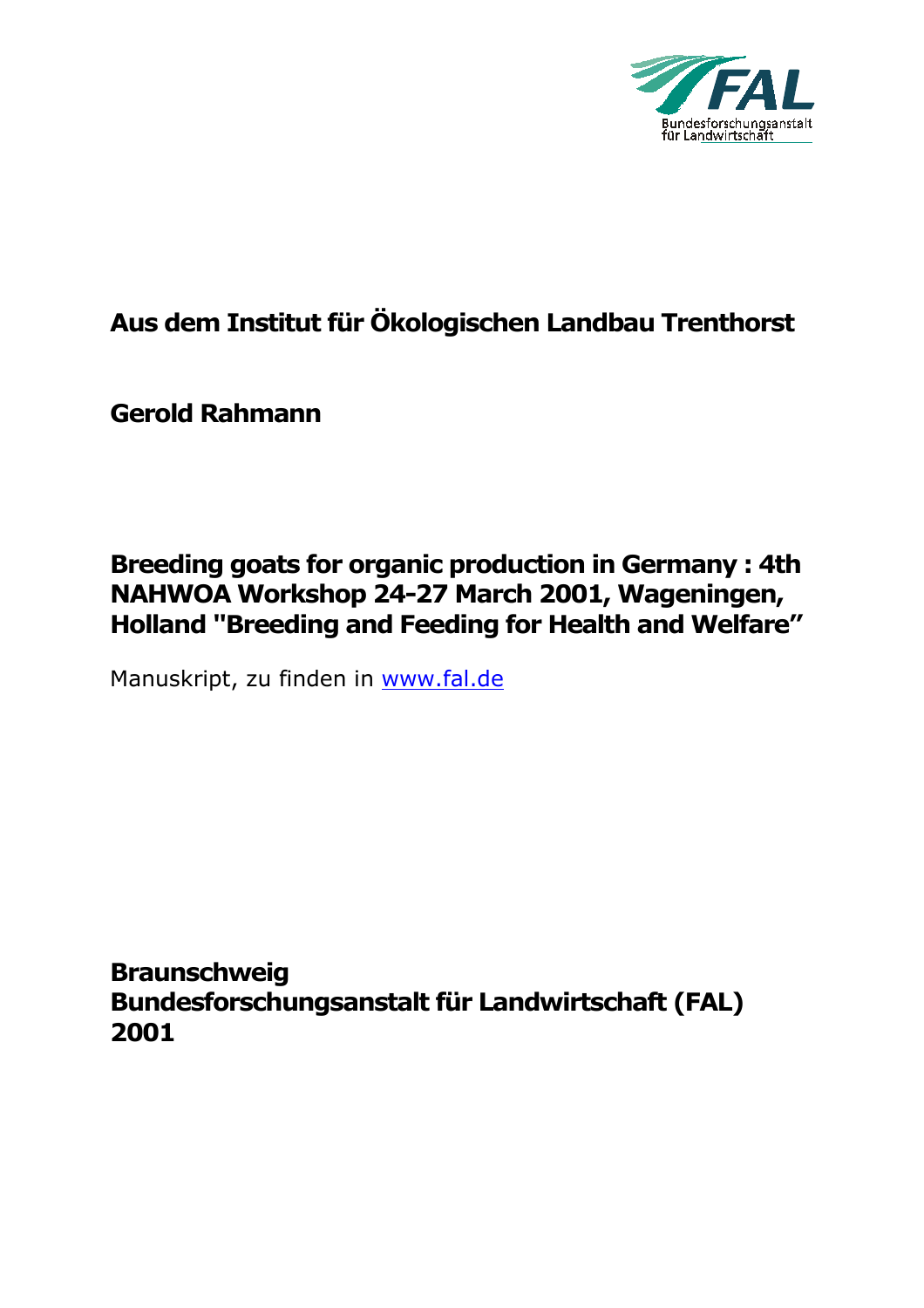## **4th NAHWOA Workshop 24-27 March 2001, Wageningen, Holland**

## **"Breeding and feeding for health and welfare"**

## Breeding goats for organic production in Germany

#### **Gerold Rahmann**

Institute of Organic Farming, Federal Agricultural Research Centre (FAL), Trenthorst, Germany, Gerold.Rahmann@fal.de

#### **Introduction**

1

With only 120,000 females (year 2000), goat keeping is a niche activity in animal husbandry in Germany. Most of the goats (about 90%) are kept on part-time farms. The main reasons they are kept are as a hobby, for milk production and for landscape management; in many cases it is a non-profit oriented activity. There are estimates (no official statistics exist) that 20,000 goats are milked and 10,000 are used in landscape management to avoid shrub succession on protected biotopes. In the year 2000 10% of the goats (12,000) were kept on organic farms but not all for economic reasons.<sup>1</sup>

Because the dairy breeds in Germany (White and Brown German Alpine) are selected under intensive keeping conditions, breeding under the restrictions of organic farming is necessary to get adopted and high yielding flocks. This is even more true in the case of harsh environmental conditions in landscape management. The German breeds are not suitable for the needs while grazing on marginal biotopes. This paper will show some results of:

- a ten-year breeding programme for more milk ingredients, fat and protein, in a flock of 30 mother goats on an organic farm and
- the breeding programme of the "Witzenhäuser Landschaftspflegeziege WLZ" for the new purposes of landscape management.

## **The history of goat breeding in Germany**

Goat keeping has a long tradition in Germany. They were kept by poor and landless people, rarely by land-owners. Goats were the "poor people's cow", easy to keep, cheap to purchase, quick to reproduce, and they delivered milk and meat in home consumption quantities (BENECKE, 1994). Breeding was based on the knowledge and capabilities of the goat owners, inbreeding the method of reproduction (ABEL, 1978). Therefore many different local breeds appeared. The animals were small and low yielding but very tough in harsh environments and keeping conditions. In the  $18<sup>th</sup>$  century, with the devastation of the woodlands, goat browsing in the forests was prohibited under penalty of severe punishment and a hefty fine. Goats left the forests and pastures and went into the stables. At the end of the  $19<sup>th</sup>$  century about three million goats were kept in small herds of between one to five animals in small stables in the

<span id="page-1-0"></span><sup>&</sup>lt;sup>1</sup> This is the highest proportion of an animal species on organic farms. In 2000 only 0.5 to 1.5% of the total cattle, pigs and hens were kept on organic farms.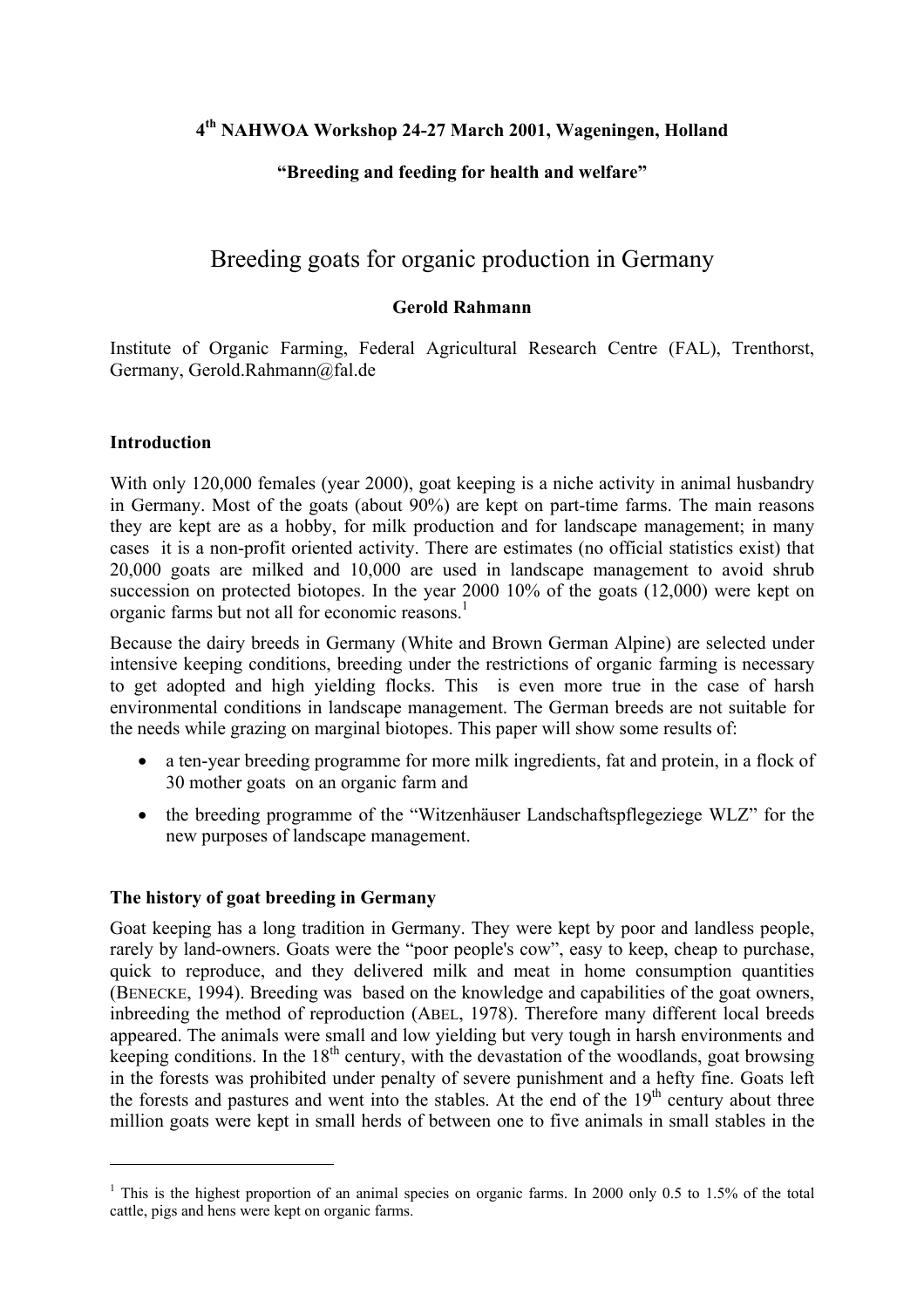backyards of people's houses (GALL, 1982). Most of the goats were kept by workers in the villages and cities but also by people living in remote areas. Large numbers of goats could be found in industrial areas (e. g. the Ruhr), mining areas (e. g. Salzgitter/Peine, Harz) and big cities (e. g. Berlin, Hamburg, Munich) (COMBERG, 1984)).



**Figure 1: Number of goats in Germany**

Source: compiled by GALL, 1982 and RAHMANN, 2000

No planned breeding took place until the end of the  $19<sup>th</sup>$  century. In the year 1884 the first bucks of Saanen and Toggenburger breeds were imported from Switzerland to improve the milk yield of the local breeds (DETTWEILER, 1902). Since 1902 breeding bucks have required breeding certification by law. Every village had to keep a buck for mating. The first private breeding associations were established in Hesse and in some cities in the Ruhr. After the First World War five million goats were kept in Germany. After that peak the numbers decreased rapidly and reached their lowest level of only 36,000 animals in 1977. It was decided that goats would be excluded from the statistical farm livestock census (GALL, 1982). Because there are no official statistics and no goat census has been conducted since 1977, only estimates of goat numbers are available. Nowadays about 120,000 goats are kept in Germany, most of them in Bavaria (27%) and Baden-Wuerttemberg (26%) (RAHMANN, 2000).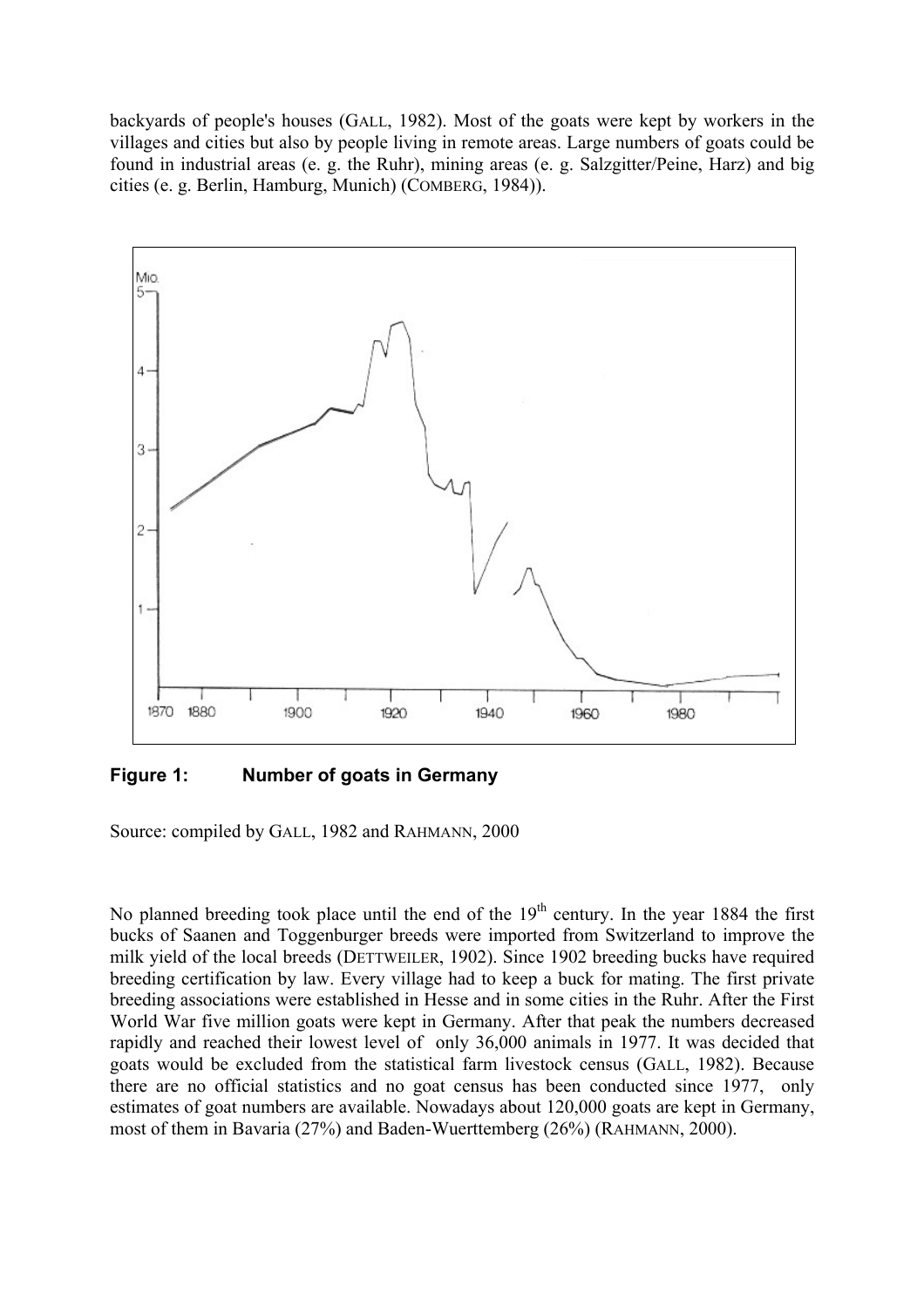

**Figure 1: The development of animal keeping in Germany in the last 200 years** 

Source: RAHMANN, 1998

1

Two native dairy breeds are of importance: the White German Alpine and the Brown German Alpine (Weiße Deutsche Edelziege and Braune Deutsche Edelziege). The former make up 30% and the latter 65% of the German goat population, while 5% come from 12 other breeds.<sup>2</sup> The reason that only two dairy goat breeds exist today is that in 1928 the "Reichsverband Deutscher Ziegenzuchtvereinigungen" (goat breeding association) decided to combine all white and all coloured breeds into a single breed of each. In Germany the milk yield of well-managed dairy goat herds is about 1,000 kg per year in conventional farming systems and 700 kg per year in organic farming systems. Top yields of individual animals can reach 1,500 kg and more per year. The fat and protein content is an important factor for cheese production. In conventional farming the production of 50 to 60 kg fat+protein per goat per year is common with the high yielding dairy goats (LANGE, 1999).

<span id="page-3-0"></span><sup>&</sup>lt;sup>2</sup> During the last few years the South African Boer Goat has gained some importance in Germany for meat production.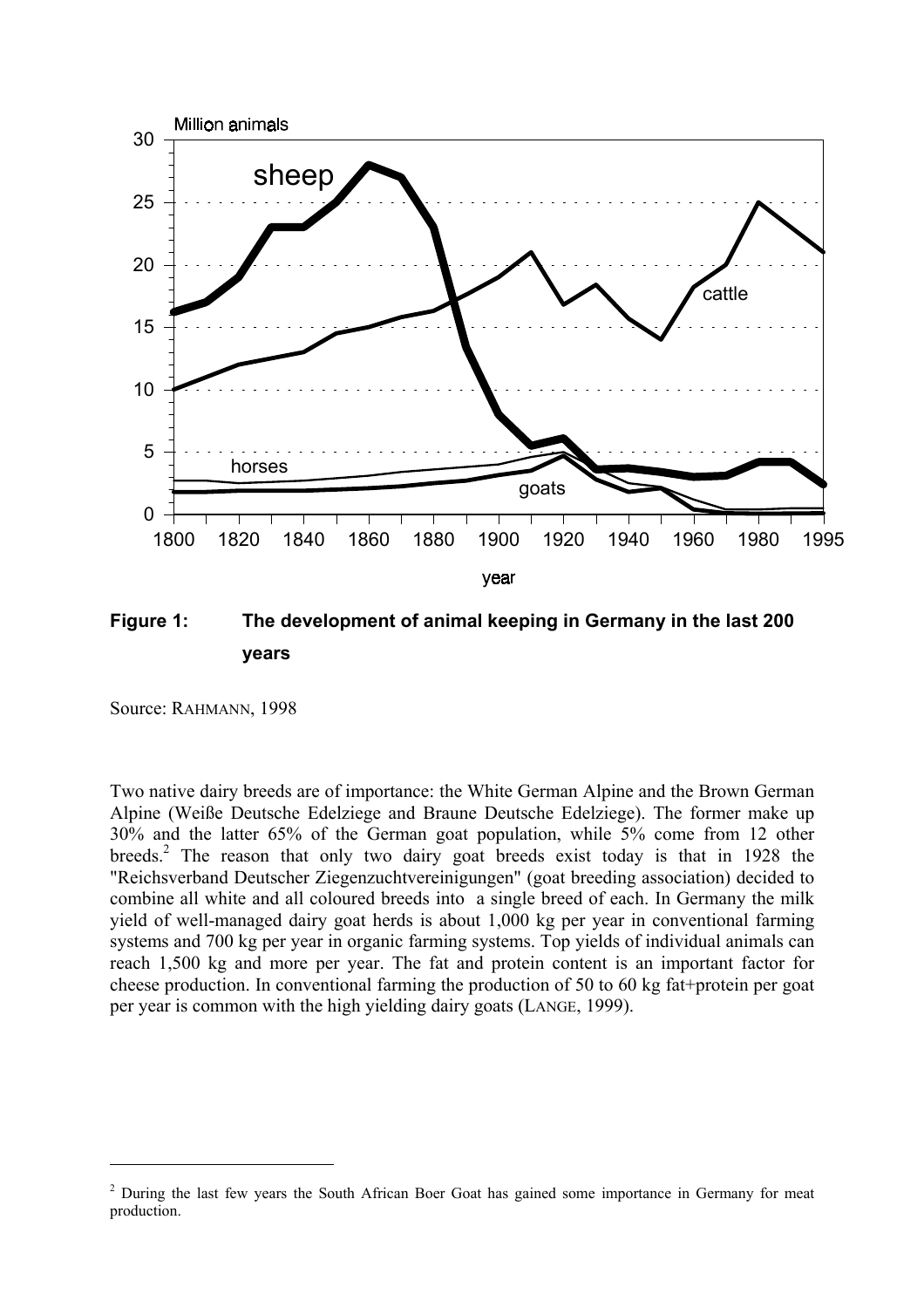## **Table 1: Comparision of high yielding dairy sheep, dairy goats and dairy cows (figures from conventional farming)**

|                                          | Dairy sheep                  | Dairy goat               | Dairy cow             |
|------------------------------------------|------------------------------|--------------------------|-----------------------|
|                                          | (East Frisian<br>Milk Sheep) | (White German<br>Alpine) | (Holstein<br>Frisian) |
| liveweight in kg                         | 80                           | 60                       | 650                   |
| Metabolic liveweight $kg^{0.75}$         | 27                           | 22                       | 129                   |
| Fodder intake in kg dry matter/day       | 2.7                          | 3.0                      | 18.0                  |
| Lactation yield in kg                    | 600                          | 1,000                    | 7,000                 |
| Fodder intake in $g/kg^{0.75}$           | 100                          | 139                      | 140                   |
| Lactation yield in $\text{kg/kg}^{0,75}$ | 22                           | 46                       | 54                    |
| Fat yield in $\text{kg/kg}^{0,75}$       | 1.3                          | 1.7                      | 2.2                   |
| Protein yield in $kg/kg^{0.75}$          | 1.1                          | 1.3                      | 1.8                   |

Source: BELLOF & WEPPERT (1996); HEINDL (1997)

## **Table 2: Contents of cow, sheep and goat milk (dairy breeds)**

|          | Cow milk | Sheep milk | Goat milk |
|----------|----------|------------|-----------|
| Water    | 87.7%    | 83.2%      | 88.0%     |
| Fat      | $4.0\%$  | $6.2\%$    | 3.5%      |
| Protein  | 3.4%     | 5.3%       | $3.0\%$   |
| Lactose  | 4.8%     | 4.4%       | 4.7%      |
| Minerals | $0.7\%$  | 0.9%       | 0.8%      |

Source: LANGE (1999)

1

The flock size of a full-time dairy goat farm is not more than about 50 lactating goats plus youngstock.<sup>3</sup> Dairy goat farms are established under conditions of shortage of high productive land and lack of capital. Therefore goats are still the "poor people's cow". Income is generated by high levels of processing and direct marketing of goat cheese. About 80 labour hours per year are needed for one dairy goat: 30 hours for keeping and milking, 30 hours for processing

<span id="page-4-0"></span><sup>&</sup>lt;sup>3</sup> Because many goats are kept on part-time farms and for hobby reasons, only four goats are kept per goat keeper (33,844 goat farms with 120,000 goats). It has been estimated that only 100 farmers in Germany keep goats as the main activity at their full-time farm. There are only a few farms where more than 100 dairy goats are kept. The goat density is very low: 0.591 goats per km<sup>2</sup> farmland and 1.957 goats per km<sup>2</sup> pasture. Figures for dairy cows: 30 per km<sup>2</sup> farmland and 100 per km<sup>2</sup> pasture; beef cattle: 62 and 157; pigs: 91 and 301; sheep: 14 and 45 (RAHMANN, 2000).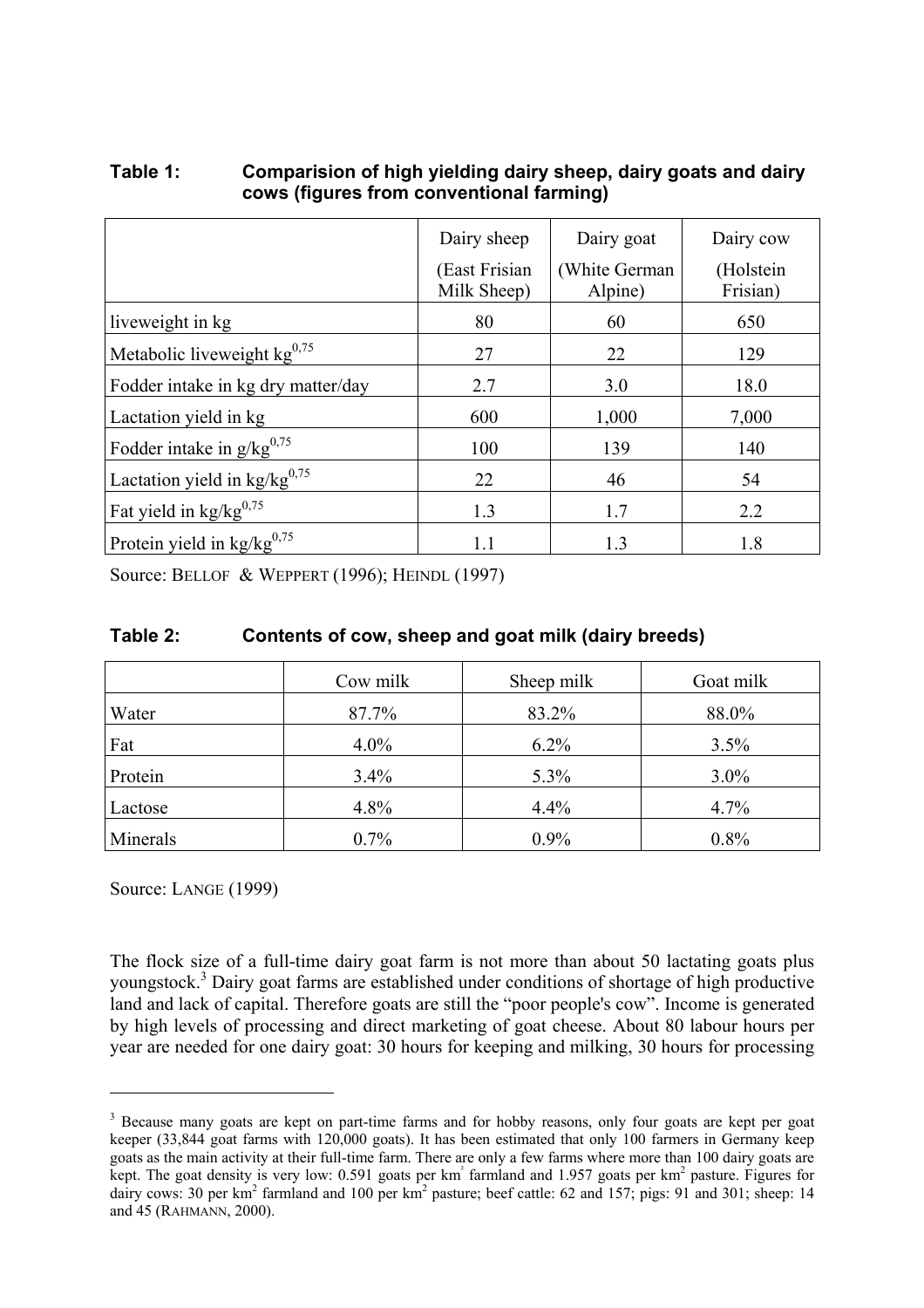and 20 hours for marketing. In Germany goat cheese is a niche product with a very limited market potential (one goat farmer per 100,000 inhabitants is enough to satisfy market demand). About 20 EURO are paid on the farming markets for one kg soft cheese and 25 for hard cheese. With established dairy goat farming 7 to 8 EURO per labour hour is the usual return.

#### **Breeding in organic dairy goat farming**

The high yielding dairy goat breeds in Germany are kept on organic farms as well. The improvement of these breeds is focused on the fat and protein content of the milk. Because of the regulations a specific type of breeding in organic farming is needed. Selected breeding goats from conventional farms are tested under conditions which are not comparable with conditions under organic farming regimes. Therefore productivity and fitness is much lower than expected. The restrictive factors influencing the productivity of the animals are as follows: the purchase of animals from non-organic sources, limited concentrate feeding, roughage qualities that greatly fluctuate seasonally and annually, and the prohibition of preventive and allopathic veterinary intervention, in particular endo-parasite control. The breeding strategy respects the needs and health of the animal and takes the keeping conditions into consideration.

An analysis of the development of milk parameters and breeding strategy success was carried out on a full-time organic dairy goat farm in the middle of Germany from 1992 to 1998.<sup>[4](#page-5-0)</sup> The farm has been managed under organic farming rules since 1982 and keeps 30 to 35 dairy goats (Brown German Alpine). The farmer is well experienced in management and animal production. The feeding is 30% concentrates (on-farm production of barley, wheat, carrots and peas) and 70% roughage (dry matter) during lactation with considerations of the lactation status. The goats graze on pastures from May to October and in a warm stable in the winter season. No female goat has been bought since 1982. Breeding bucks only are bought every second year. The breeding is focused on increasing the total fat and protein yield per lactation and per life of the goat on the basis of independent milk control results. In addition to the milk control results, the number of twins, fertility and udder conformation are parameters for selection.

#### **Results**

1

In the six-year period from 1992 to 1998 the milk yield of the total dairy goat flock increased by  $10\%$  (1.67% per year), the fat yield by  $12.5\%$  (2.08% per year) and the protein yield by  $16.7\%$  (2.76% per year) [\(Figure 2\)](#page-6-0).<sup>5</sup> Not every year is quite so successful. In the year 1994 the goats suffered from cold and wet summer weather. The energy requirement for body maintenance, low quality wet fodder and reluctance to graze intensively are the reasons for low milk, fat and protein yields. In organic farming the long term trend is more important than in conventional farming due to environmental impacts. This could lead to the interpretation

<span id="page-5-0"></span><sup>&</sup>lt;sup>4</sup> Professional, well-run organic dairy goats farms are very rare in Germany. Other farms with the same quality of production, long-term experience in organic farming, a controlled breeding strategy and good data recording were not available. This study was and is still the first scientific analysis of breeding success in organic dairy goat farming in Germany.

<span id="page-5-1"></span> $\frac{5}{5}$  It is surprising that all figures are positive. There is a slightly positive correlation between protein and fat yield but a negative correlation to milk yield.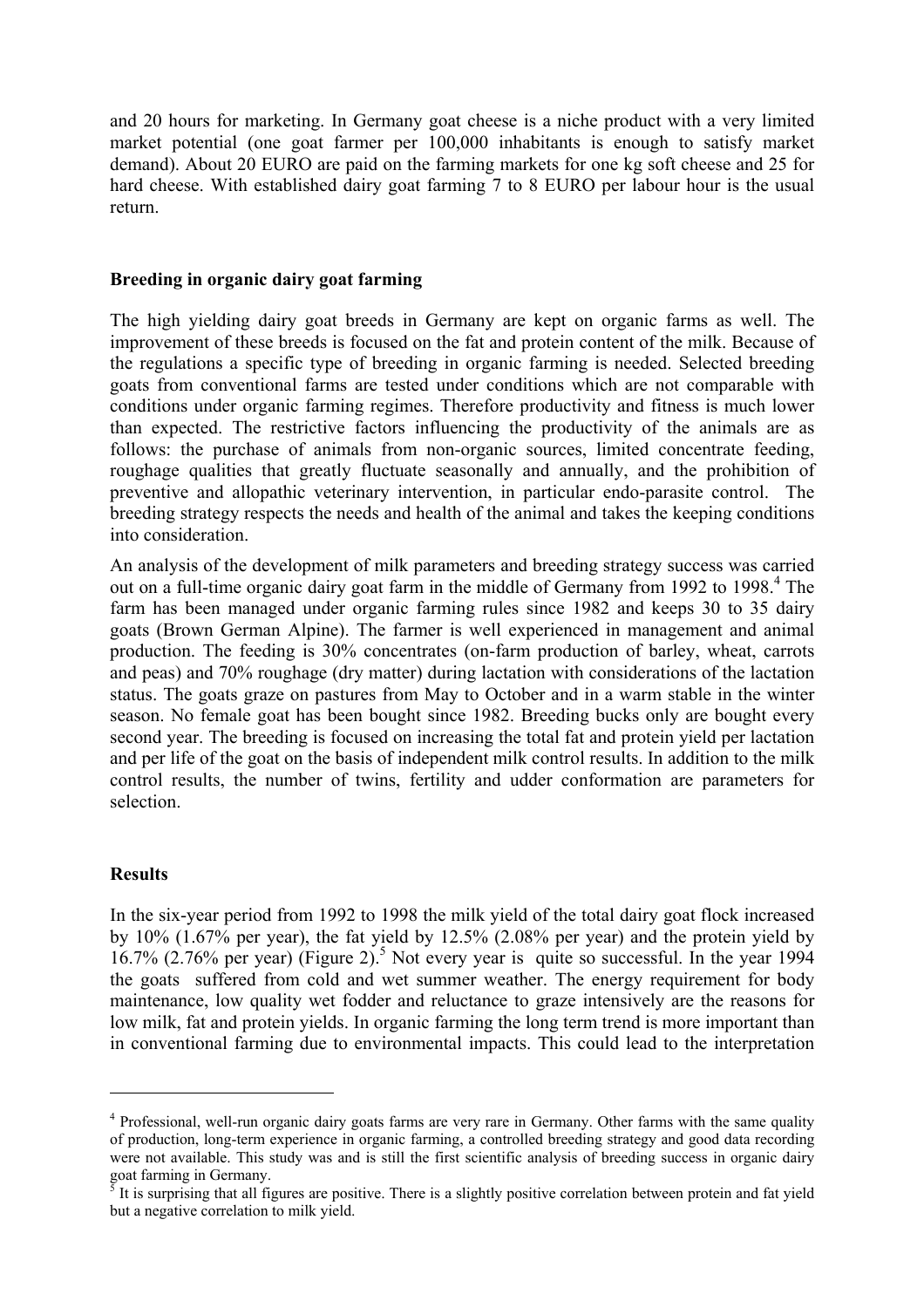that a breeding strategy should focus on protein yield. The close relation between fat and protein yield in relation to fodder quality hinders this. The breeding strategy should give attention to the total yield of both fat and protein.<sup>6</sup>

<span id="page-6-0"></span>

## **Figure 2: Development of the milk yield and the fat and protein content of the dairy goat flock from 1992 to 1998 (n = 30 to 35)**

Source: Lange (1999)

1

In addition to the annual impact, the seasonal impact on fat and protein yield is also obvious in [Figure 3.](#page-7-0) The year 1998 enjoyed good summer weather. Even without milking in November, this year gave the highest quantities of fat and protein. The weather in 1997 was also very good for goat keeping. This can been seen in the good quality of winter roughage in February 1998. The breeding season in autumn 1997 was also successful and had an impact on the fat and protein yields in 1998. An unusually greater number of twins was born (+20%). With twins there is a higher milk, fat and protein yield than with single kids (roughly 10%; GALL, 1982).

Breeding should not only look for the annual milk, fat and protein yield but also for even distribution over the lactation period (especially soft cheese production). In [Figure 4](#page-7-1) it is obvious that the milk content increases with increasing lactation status (thickening effect).

<span id="page-6-1"></span> $6$  For goats the heritability of 50% for fat and protein yield is slightly above the figure for cattle (40%). The heritability of milk yield is 20% for cattle, while goats show a slightly higher heritability here, too (LANGE, 1999). From cows we know that the best selection parameter is the fat content.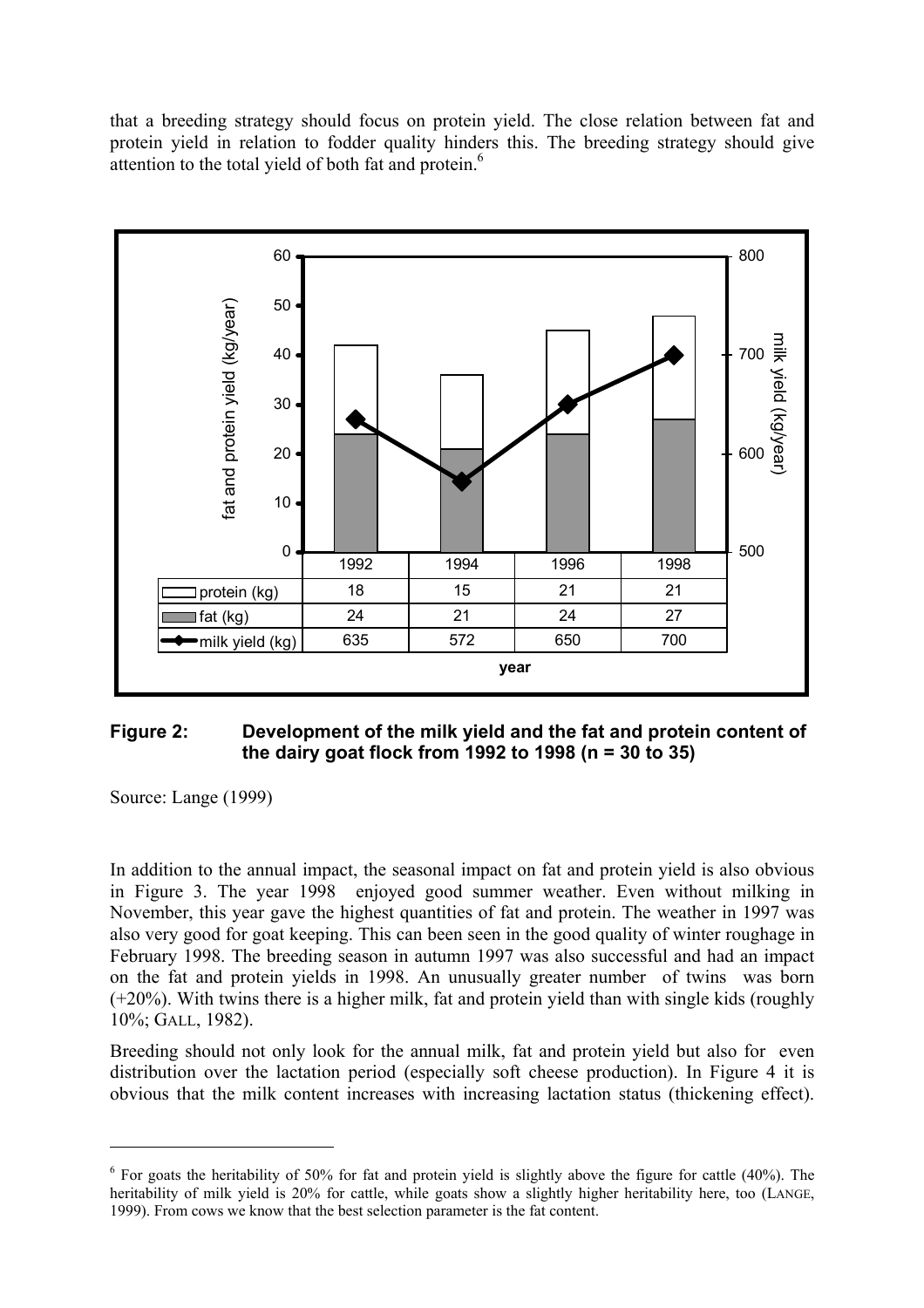Over six months from March to July the fat and protein content in the milk is stable. Breeding should aim for homogeneous distribution over the lactation period. This is also important for the health of the animal.

<span id="page-7-0"></span>

Figure 3: Fat and protein yield by lactation months 1992, 1994, 1996 and 1998 in kg/months ( $n = 30$  to 35)

<span id="page-7-1"></span>

## **Source: Lange (1999)**

Figure 4: Impact of lactation status on milk yield and fat and protein content (1998; n = 33)

Source: Lange (1999)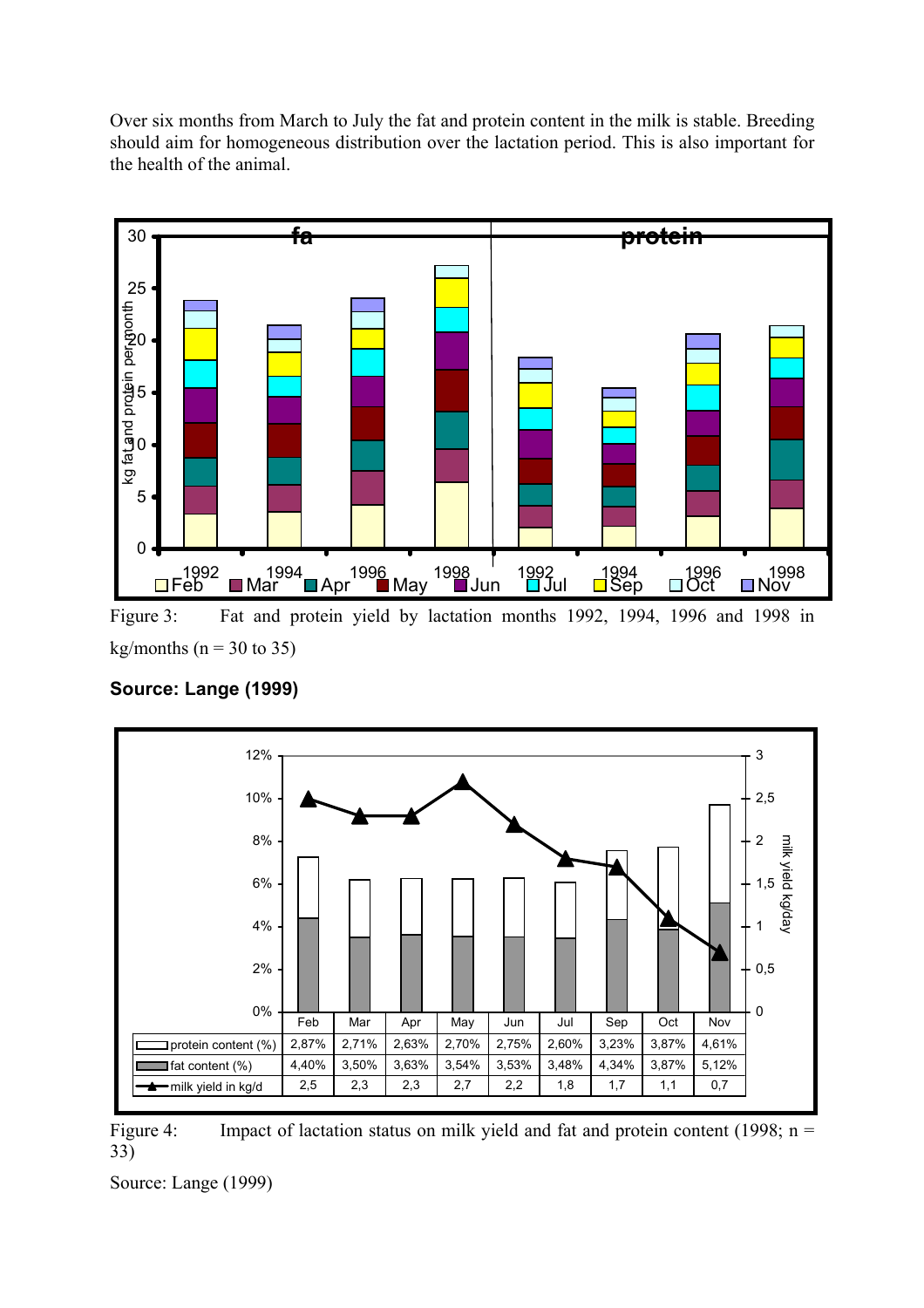<span id="page-8-1"></span>The breeding strategy should take into consideration the fact that the milk, fat and protein yield depends on the lactation number. The second lactation year seems to be the best in organic goat flocks [\(Figure 5\)](#page-8-0). But the yield will be lower in the next lactations. The breeding strategy should select young stock from older mothers which can be compared after several years of lactation. Only these production figures give reliable data about the individual potential of the flock. If data from several years are not available, remontation stock should only be selected from mothers in the fourth or fifth lactation.

<span id="page-8-0"></span>

#### **Figure 5: The impact of the lactation number on fat and protein content (1998)**

Source: Lange (1999)

1

#### **Breeding of robust goats for landscape management**

None of the German goat breeds<sup>7</sup> is suitable for extensive grazing on marginal land (no shelter, no supplementary feeds, low roughage quality on the biotope). All German breeds

 $<sup>7</sup>$  Goats have an advantage in prevention of shrub invasions on protected biotopes. Up to 50 percent of a goats</sup> intake can originate from eating shrubs and bushes. Shrubs and leafs are excellent fodder for goats. This is not considered in the regulations for organic farming in Germany. The pastures in Germany are not acceptable from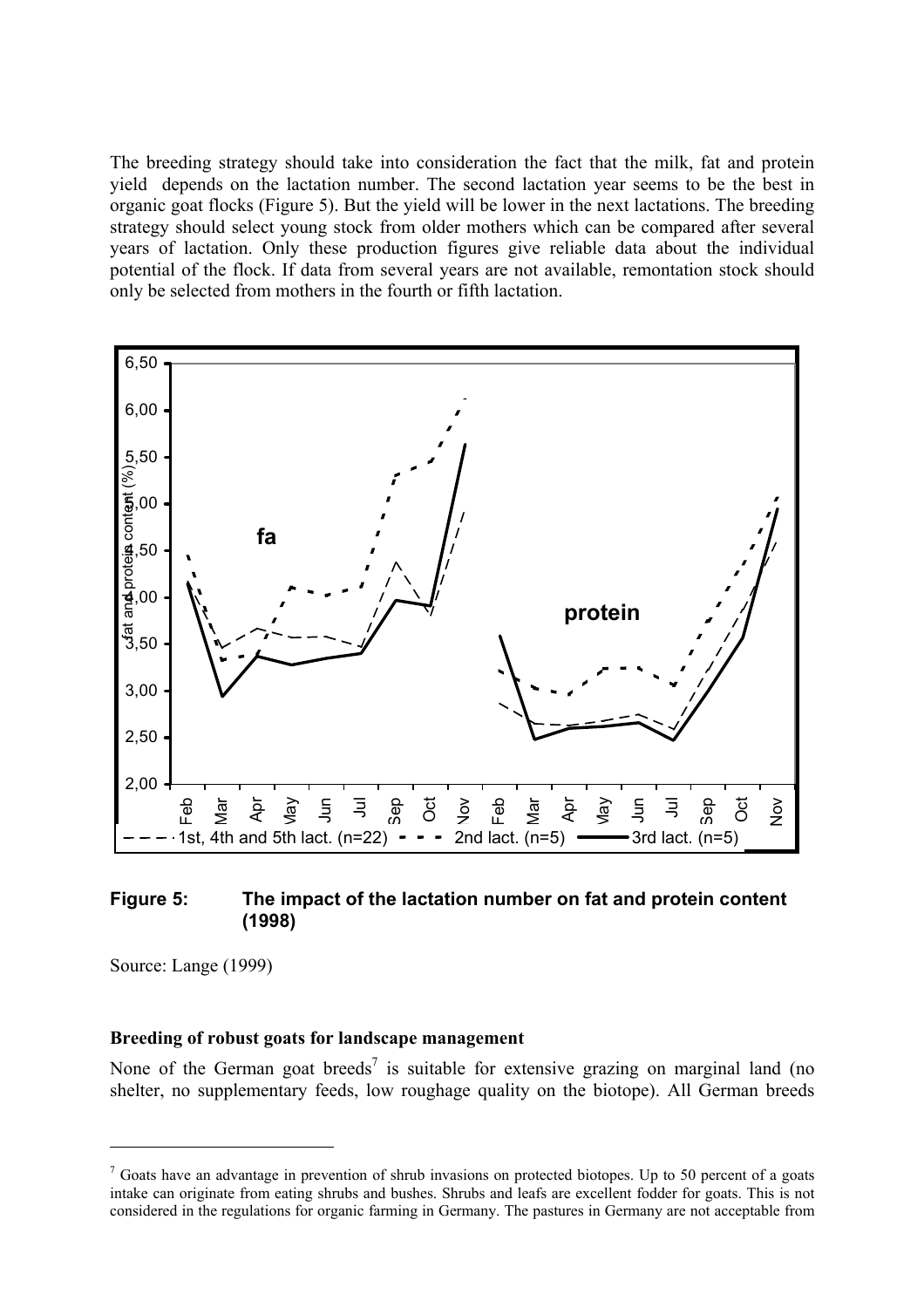suffer under harsh conditions. In order to develop a robust alternative breed which can cope with extensive conditions, the breeding programme for the "*Witzenhäuser* Landschaftspflegeziege" was set up (RAHMANN & TAWFIK, 1995).<sup>8</sup> The aim was to breed a new species of goat which is optimally adapted to the conditions of marginal areas - such as protected calcareous grassland - by crossing the German Alpine goat, the Boer goat and the Cashmere goat [\(Figure 6\)](#page-9-0).

<span id="page-9-0"></span>

## **Figure 6: Breeding programme of the "Witzenhäuser Landschaftspflegeziege"**

Source: RAHMANN & TAWFIK (1995)

<u>.</u>

In general, existing or newly developed husbandry systems have to be adopted to the needs of the conservation site, to the livestock used and to the animals' keeper so that the resulting product satisfies consumer expectations. In Germany goats are mostly known as a dairy animal, and goat meat is often neglected by the consumers. A sizeable amount of kid meat can be sold only at Easter. There is thus a great need for awareness-raising around the quality and taste of goat meat. This means that constant investigations into carcass and meat quality are necessary. The advantages of good meat quality and quantity cannot compensate the disadvantages of extensive keeping in the climate of LFAs in Germany when the meat cannot be sold for a high price.

point of view of animal welfare. Steep, stony and shrub invaded fallow pastures are the best environment for goats.

<span id="page-9-1"></span>In Germany, this is the first breeding programme for new functions in animal husbandry since the Second World War. In German agriculture the pure breed strategies are dominant. By selecting from the pure breed populations it is hoped that new functions or keeping conditions might be achieved. From organic farming we know that that is difficult or impossible. The keeping of high yielding animal breeds (e. g. hybrid hens, turkeys, Holstein Frisian, Piétrain pigs) is like "using a Ferrari off-road".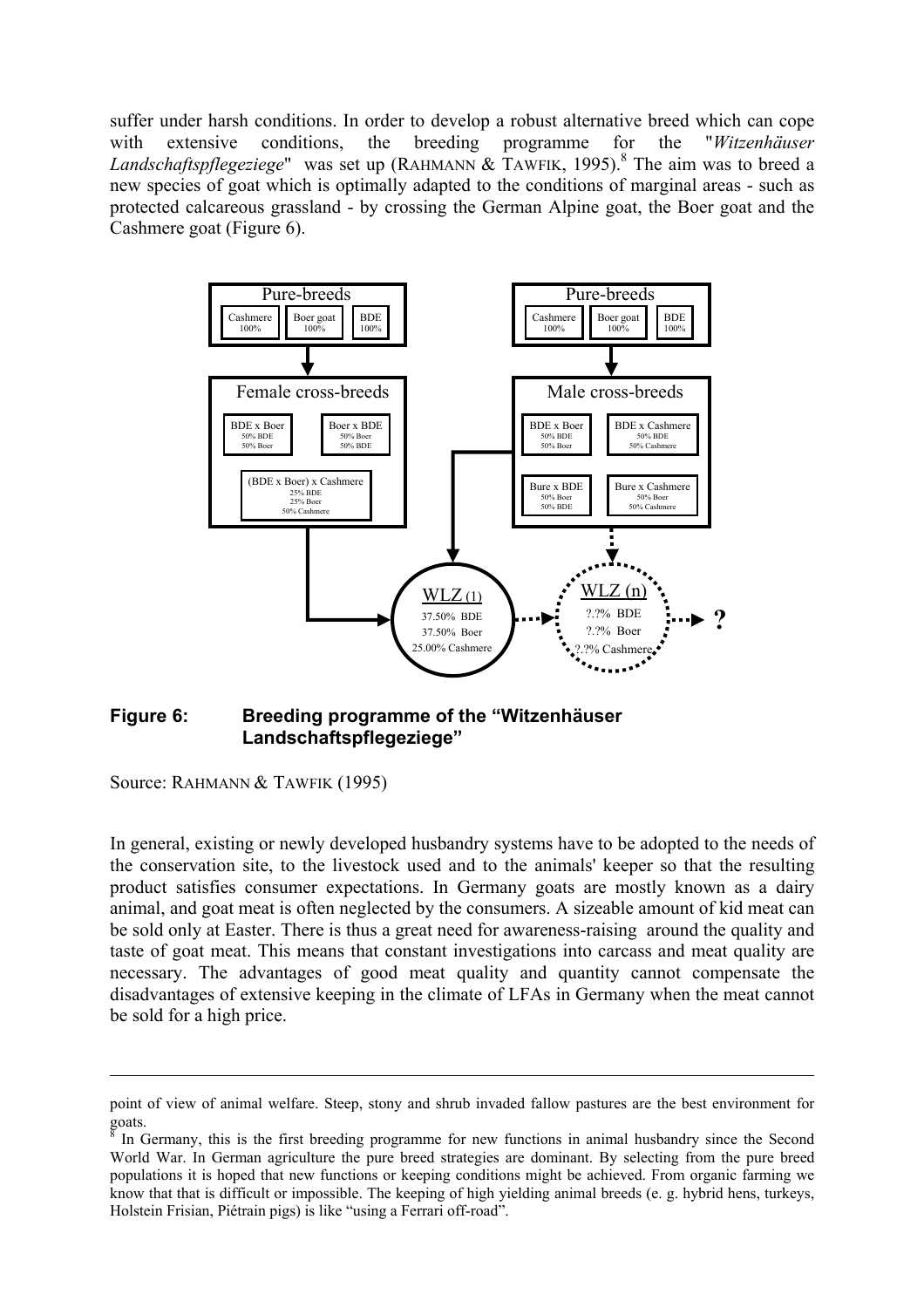The best weight of goat kids for selling is 12 to 25 kg liveweight with a carcass weight of 6 to 14 kg (52-57% of liveweight). The weight of 20 kg was achieved by kids of the high yielding German goat breeds BDE and WDE at an age of 2.5 to 3 months, the meat breed Boer goat at 2 to 2.5 months. The kids are supplement fed and suckled. The best selling time is Easter when there are high prices and relatively high demand. The kids cannot be slaughtered when the mothers of milk breeds are not milked (mastitis problems), so suckling during the summer season is necessary. When the kids are sold in autumn after biotope grazing they are too big to sell for a high price. Boer goats as a meat breed have been seen as a solution to the constraints of biotope grazing. The kids grow much faster than the milk breeds and have an excellent carcass in quantity and quality. The problem is that this breed is not tolerant to harsh conditions during biotope grazing and winter time. Low yielding breeds (e.g. Cashmere) traditionally do not exist in Germany but are important for biotope grazing because they are climatically more tolerant than all German breeds. The disadvantage is in marketing. They have very low growth rates (below 100 g/day) and the kidney fat and subcutaneous fat is immense. They are not preferable as meat (RAHMANN, 1998) [\(Figure 7\)](#page-10-0).



<span id="page-10-0"></span>Figure 7: Growth of kids of different breeds under marginal conditions

Source: RAHMANN, 1998

Goats generally have a lower weight gain than sheep. Secondly, the quality, distribution and concentration of fat is different to lamb. The intramuscular fat is very low and hardly exists at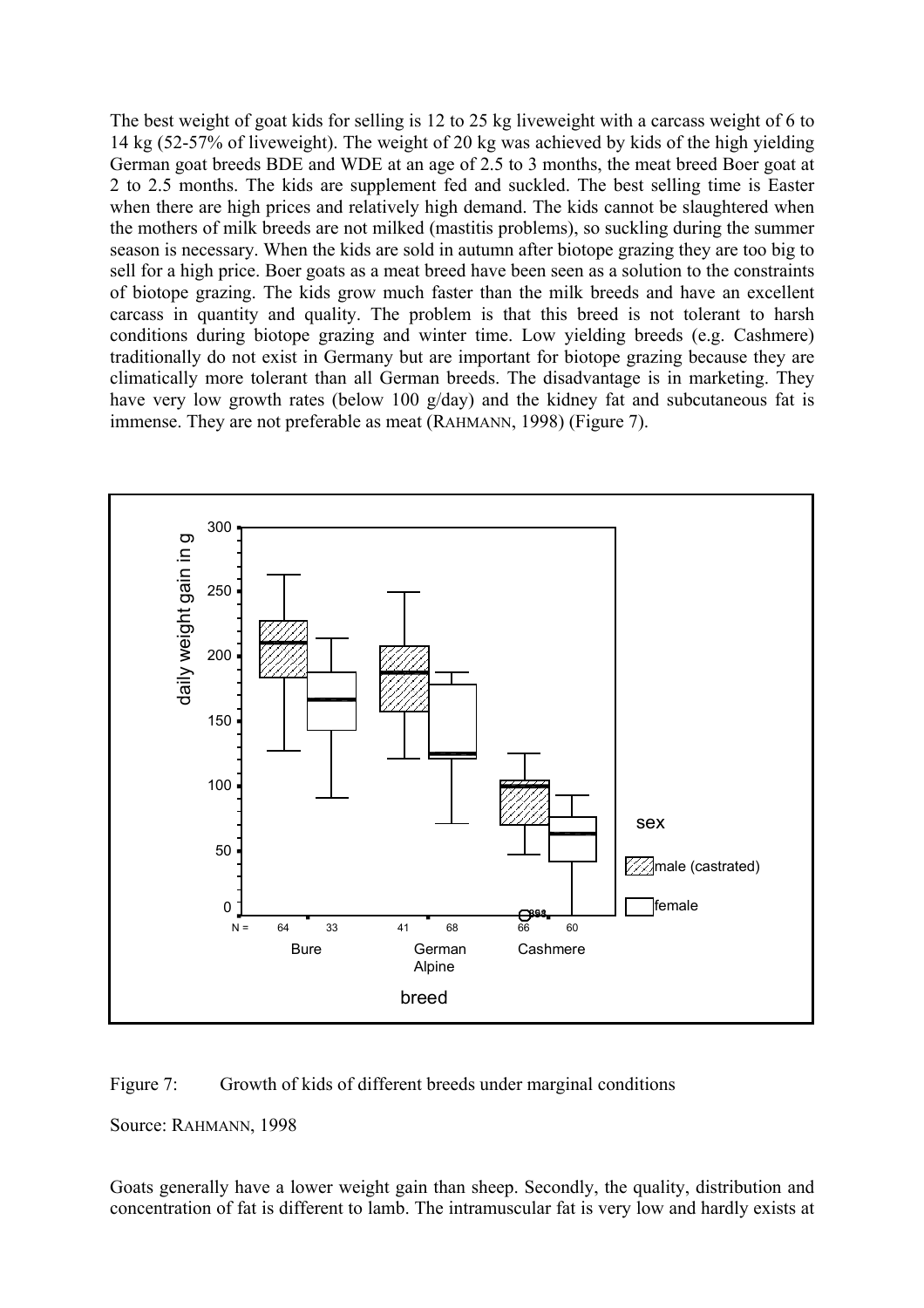all during biotope grazing. Kidney fat content is high and smells after a second warming up. Thirdly, the meat is not preferred culturally and many consumers will not eat the meat.

The quantity of meat produced during biotope grazing is less important than for lamb, as direct marketing is the major way of selling. Small carcasses are preferred. When Germans buy goat kid meat they do it for special occasions, like Easter, and they prefer not to store it (freezing). Only some slaughterhouses slaughter goats and they are located in towns with many Muslim or Greek consumers (Berlin, Ruhr, Munich, Hamburg). The transport of goats to these markets is not normally done by goat keepers because it is too expensive; instead the animals come from abroad. The wholesaler price for goats is very low because there is no real competition, and traders and suppliers of meat do not like goats because the market is very small.

## **Table 3: Carcass quality of kids reared under different environmental conditions**

|                                         | Intensive,<br>female | Intensive,<br>male | Biotope,<br>female | Biotope,<br>male |
|-----------------------------------------|----------------------|--------------------|--------------------|------------------|
| Dressing percentage:                    |                      |                    |                    |                  |
| mean $(\% )$<br>$\bullet$               | 48.55                | 48.39              | 45.53              | 48.08            |
| Standard deviation $(\% )$<br>$\bullet$ | 1.26                 | 1.60               | 1.73               | 5.72             |
| High quality parts of carcass:          |                      |                    |                    |                  |
| Mean $(\%$ of carcass)<br>$\bullet$     | 42.75                | 44.69              | 45.00              | 44.42            |
| Standard deviaton                       | 1.84                 | 117                | 1.85               | 101              |

Source: HAUMANN (2000)

Goats have a higher percentage of muscles than sheep. Unfortunately the meat is not concentrated in special parts of the body - "high quality parts" like hind legs and back - but spread evenly (HAUMANN, 2000). Looking at the feeding strategy, intensively fed females had a lower amount of "high quality parts" than extensively fed ones. For male kids there was no distinct difference in the amount of "high quality parts" for the two feeding strategies.

## **References**

Abel, W. (1978): Geschichte der deutschen Landwirtschaft. Stuttgart

Augsburger, H., B. Meyer, S. Rahm & H. Geyer (1983): Über den Zellgehalt der Milch von säugenden Gemsfarbigen Gebirgsziegen. *Schweizer Archiv Tierheilkunde* 125, 103- 108

Benecke, N. (1994): Der Mensch und seine Haustiere. Stuttgart

Comberg, G. (1984): Die deutsche Tierzucht im 19. und 20. Jahrhundert. Stuttgart

Dettweiler, F. (1902): Die deutsche Ziege. *Arbeiten der deutschen Landwirtschaftsgesellschaft*, Heft 69, Berlin.

Fahr, R.-D., G. Finn, J. Schulz & G. Lengerken (1998): Beziehungen zwischen Parametern der Eutergesundheit und der Rohmilchqualität bei Ziegen, 6. Tagung über "Schaf- und Ziegenkrankheiten", DVG, Gießen